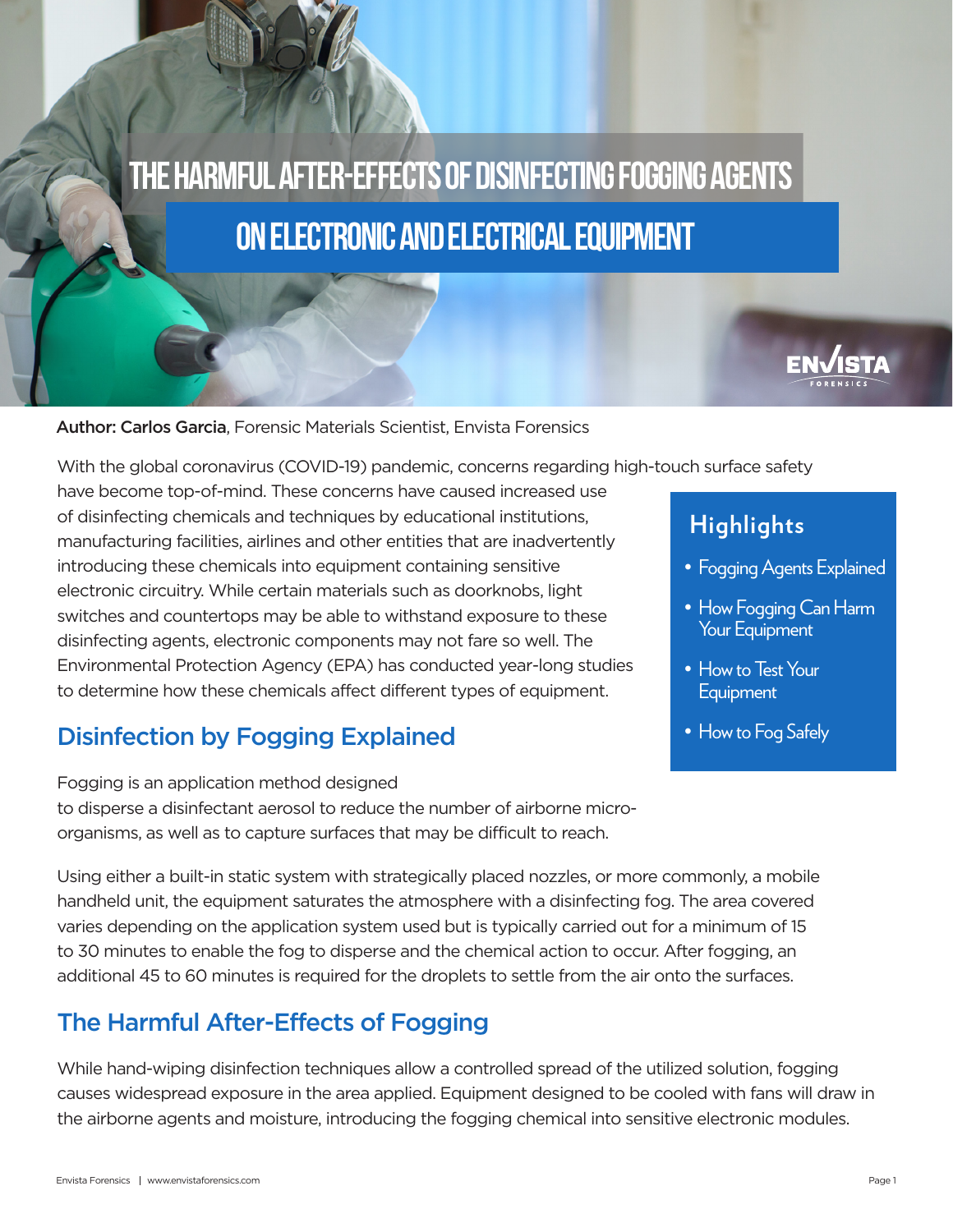#### Environmental Protection Agency (EPA) Material Studies

An EPA study titled, "Assessment of the Impact of Decontamination Fumigants on Electronic Equipment," discusses how chlorine dioxide (CIO<sub>2</sub>), hydrogen peroxide (H<sub>2</sub>O<sub>2</sub>), methyl bromide (MeBr) and ethylene bromide (EtO) impacted equipment over the course of a year. The study described visual abnormalities, as well as functional failures.

The EPA study also documented functional failures against a control group not exposed to these fumigation chemicals. After using common desktop PCs and a routine error-detection program, following prolonged exposure the measured error rates were higher in the fumigated PCs. One of the highest error rates came from a popular COVID-19 fogging disinfectant: chlorine dioxide (CIO<sub>2</sub>).

| <b>Product Name</b>                                       | <b>Active Ingredient</b>                                                                              | <b>Water %</b> |
|-----------------------------------------------------------|-------------------------------------------------------------------------------------------------------|----------------|
| <b>Biospray D</b>                                         | Isopropyl Alcohol (55-75%)                                                                            | 25-45%         |
| <b>Mediclean Disinfectant Spray Plus</b>                  | Isopropyl Alcohol (10%)                                                                               | 90%            |
| <b>Viraclean</b>                                          | Ethanol (10%)                                                                                         | 90%            |
| <b>Bioesque Botanical</b><br><b>Disinfectant Solution</b> | Thymol - Several Alcohols (0.23%)                                                                     | 99.8%          |
| <b>Benefect Botanical 30 Disinfectant</b>                 | Thyme Oil - Several Alcohols (0.1%)                                                                   | 99.9%          |
| Clorox Total 360                                          | Organic Compounds with Chlorides (7%)                                                                 | 93%            |
| $D-125$                                                   | Organic Compounds with Chlorides (<50%)                                                               | $>50\%$        |
| Prokure                                                   | Aqueous Sodium Chlorite, NaClO <sub>2</sub> , or<br>Aqueous Chlorine Dioxide, ClO <sub>2</sub> (<10%) | >90%           |
| <b>Halomist</b>                                           | Hydrogen Peroxide (7.8%)                                                                              | 93.2%          |
| <b>Steramist</b>                                          | Hydrogen Peroxide + Inert Ingredients (13%)                                                           | 87%            |
| Purtabs (Dilution 0.5-5550 ppm)                           | Salts (0.5%)                                                                                          | 99.5%          |
| Odox-DF                                                   | Propane - 1, 2 Diol (60-80%),<br>Hydrogen Peroxide Solution (5-10%)                                   | 10-35%         |

All of the noted disinfectants in the table above are comprised of varying percentages of water. Following a fogging application, water droplets settle on sensitive electronic circuitry. Aside from water, three disinfectants contained hydrogen peroxide, a strong oxidizing chemical known to promote corrosion. Three other disinfectants contained chlorides or chlorine dioxide, also known to promote corrosion.

A drop of mineralized water on an unprotected electronic circuit board will cause corrosion and lead to electrical failures. Some circuit boards, depending on their design specifications, are protected with a conformal coating. Therefore, some boards will suffer little to no degradation from exposure to corrosive disinfectants, while others will exhibit significant deterioration.

Based on reviewed disinfectant safety data sheets and EPA studies, it is expected that as fogging is repeatedly employed and introduced into equipment, material degradation and functional failures will occur.